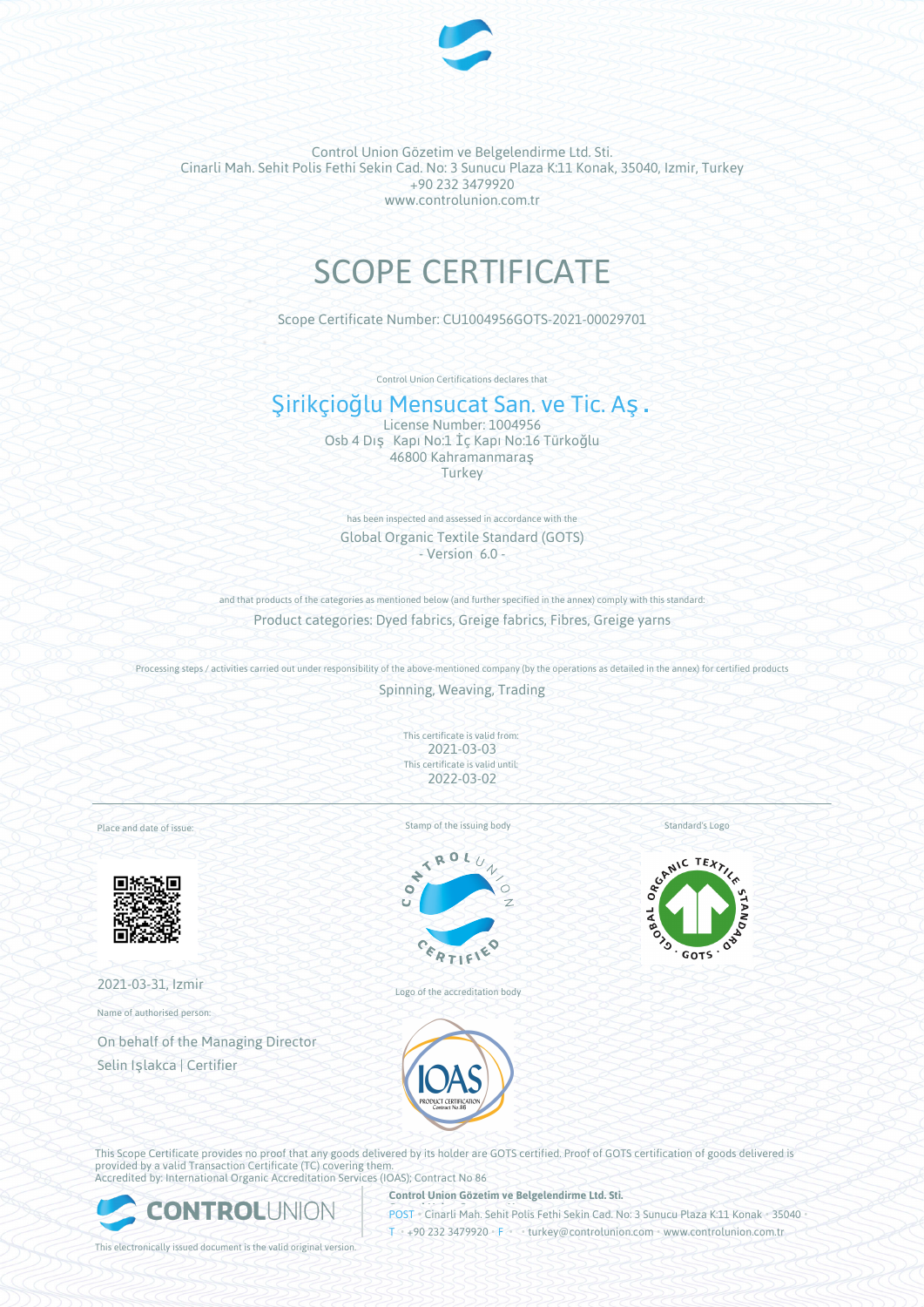

## Control Union Gözetim ve Belgelendirme Ltd. Sti. Cinarli Mah. Sehit Polis Fethi Sekin Cad. No: 3 Sunucu Plaza K:11 Konak, 35040, Izmir, Turkey +90 232 3479920 www.controlunion.com.tr

#### **Şirikçioğlu Mensucat San. ve Tic. Aş. Global Organic Textile Standard (GOTS)**

Products Annex to certificate no. CU1004956GOTS-2021-00029701 In specific the certificate covers the following products:

| <b>Product details</b><br><b>Product category</b> |               | <b>Material composition</b>                                                                         | Label grade |  |
|---------------------------------------------------|---------------|-----------------------------------------------------------------------------------------------------|-------------|--|
| Dyed fabrics                                      | Denim fabrics | 100.0% Organic Cotton                                                                               | Organic     |  |
| Dyed fabrics                                      | Denim fabrics | Organic<br>1.0% Conventional Elastane (Spandex)<br>99.0% Organic Cotton                             |             |  |
| Fibres                                            | Comber noil   | 100.0% Organic Cotton                                                                               | Organic     |  |
| Greige fabrics                                    | Woven fabrics | Organic<br>2.0% Conventional Elastane (Spandex)<br>95.0% Organic Cotton<br>3.0% Conventional Cotton |             |  |
| Greige fabrics                                    | Woven fabrics | Organic<br>2.0% Conventional Elastane (Spandex)<br>98.0% Organic Cotton                             |             |  |
| Greige yarns                                      | Carded yarns  | 100.0% Organic Cotton                                                                               | Organic     |  |

#### Place and date of issue:



2021-03-31, Izmir

Name of authorised person:

On behalf of the Managing Director Selin Işlakca | Certifier



Logo of the accreditation body



SCANIC TEXTILE GOTS . ON DE PROVIS . ∕े

Standard's logo